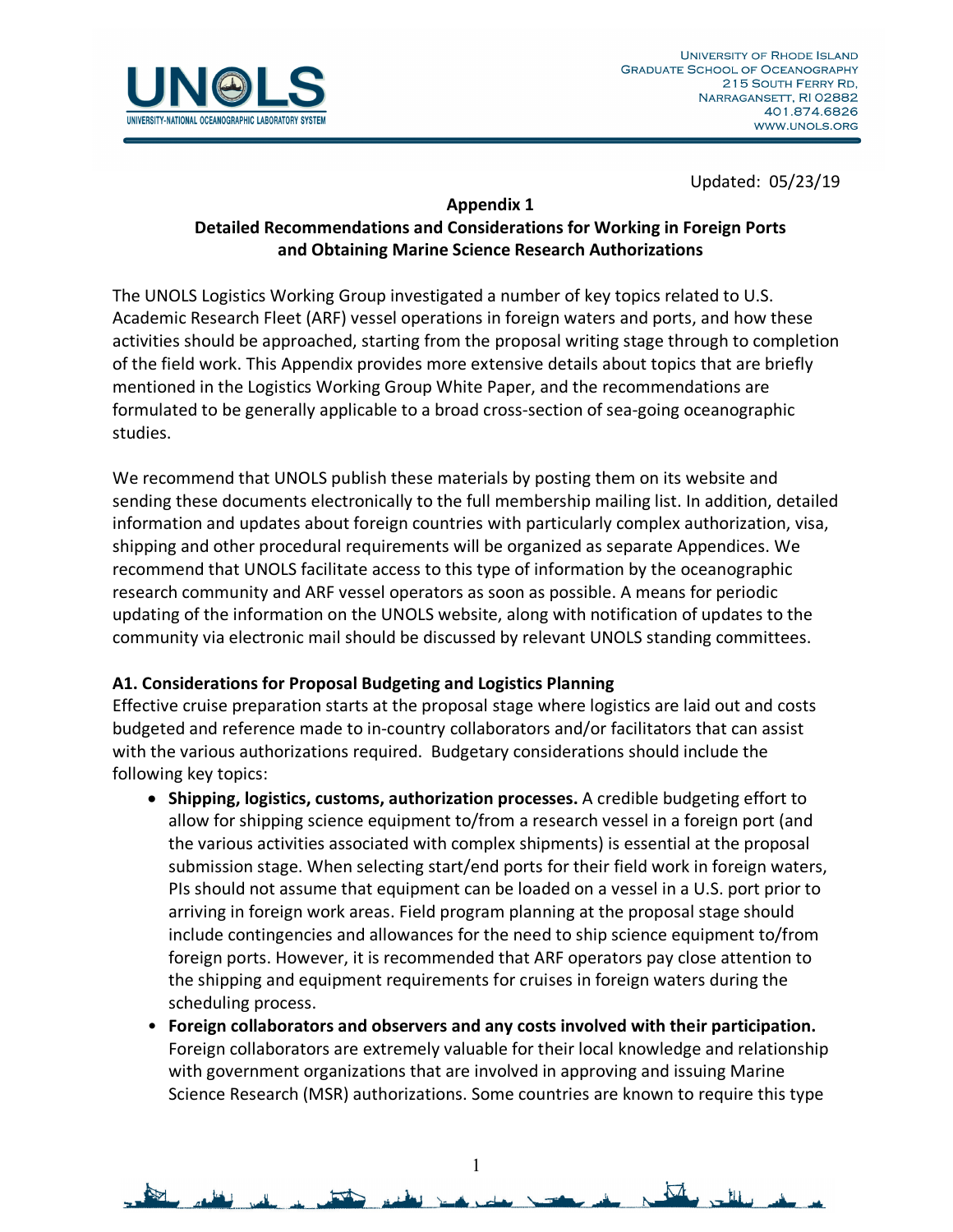

of collaboration as a precondition for approving an MSR authorization. Scientists proposing data collection in foreign waters should be certain of country-specific requirements and provide supporting letters and/or other documentation with their science proposals so that this important aspect of data collection is well established for reviewers and program officers. Foreign observers, on the other hand, are individuals selected by the foreign government agency granting the MSR authorization to be official representatives onboard during operations in foreign waters. Scientists should budget for the participation of both collaborators and observers.

- **Shipment and storage of equipment and hazardous materials (hazmats)**. Anticipating any regulatory or safety protocols related to shipping equipment or hazmats to foreign ports is essential to avoiding possible delays or customs problems. Arranging for contingency options is also important so that essential equipment or supplies do not delay the cruise. This may include contacting collaborators in that country that may be able to locally source supplies or consumables (e.g., chemicals, gases, etc.) in order to avoid having to ship them. It is especially important to have contingency plans for specialty gases and supplies which are less likely to be found in foreign countries.
- **Sample storage onboard during the cruise and return-shipping of equipment and samples post cruise.** Proposal budgets should reflect the plan for sample shipments. In many instances, an oceanographic cruise can be multidisciplinary and involve numerous PIs each with individual sample storage needs. Storing samples on board the research vessel until it can reach a U.S. port after multiple port stops in foreign ports may not be possible. Again, this aspect of science coordination with ARF logistics and planning should be considered in the scheduling process.
- **Other costs not normally covered by vessel operators.** In some cases, costs associated with particular equipment or facilities to be loaded onboard an academic research vessel that are essential for the proposed science program may not be covered by the vessel operator. It is very important to discuss this with prospective vessel operators so that proper budgeting and any engineering required can be taken care of well in advance of the cruise and factored into the logistics required to accomplish the research objectives.

## **A.2 General Pre-Cruise Planning**

Early and substantive cruise planning is key for organizing cruises that require foreign ports and as well as data collection in foreign waters. Cruise planning is a collaborative process between scientists and vessel operators, which should include discussions of all or most of the following topics. It is also important that there be good documentation, communication and follow –up of key action items related to cruise planning between scientists using the vessel (especially if there are multiple science groups on a cruise), and between vessel operators and shipboard technical support groups.

 $\Delta t$ 

缸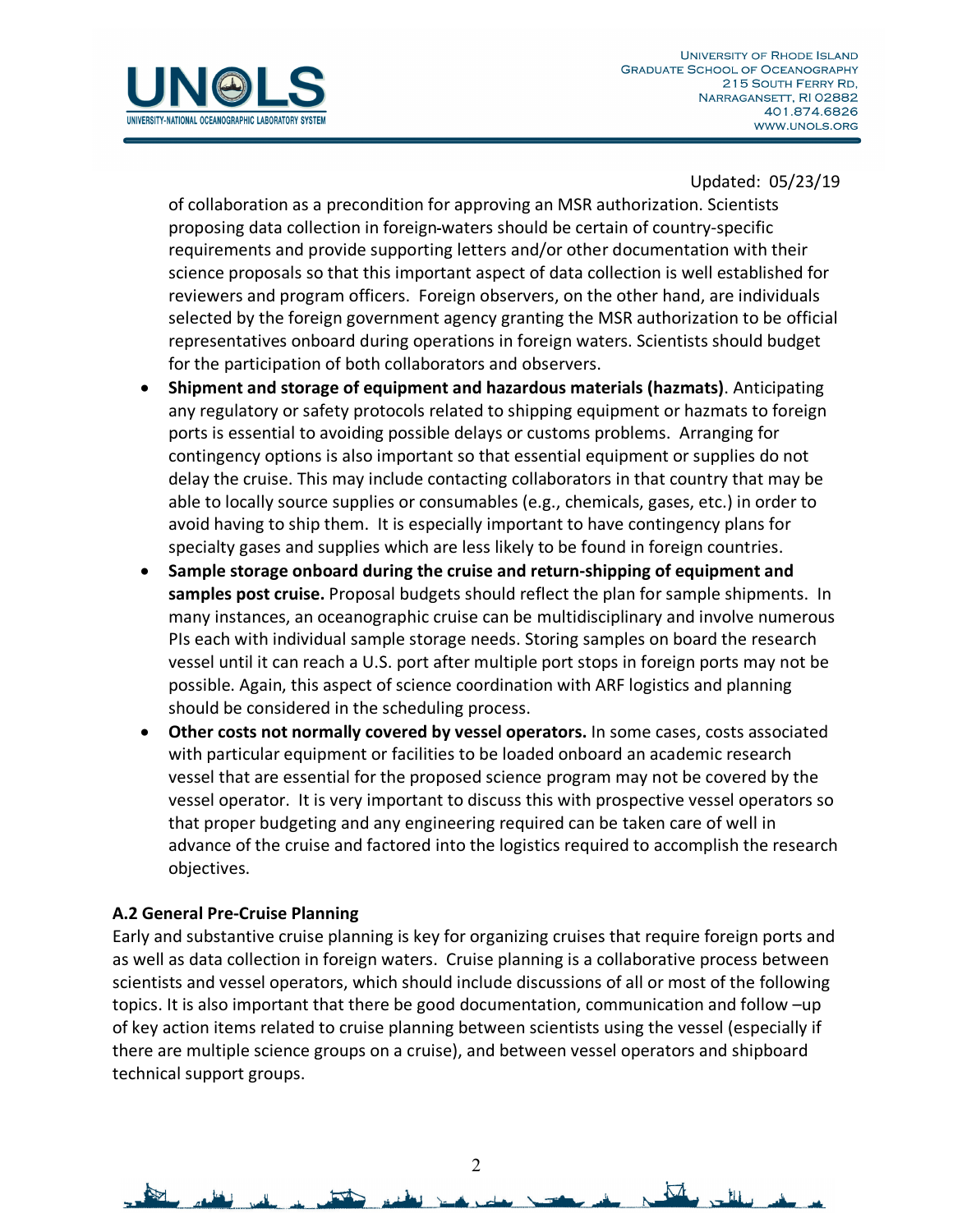

- As soon as a cruise with a foreign port or a foreign research authorization is assigned to a vessel, the Operator and the PI(s) should start the cruise planning process by sharing information regarding shipping and logistics (e.g., freight-forwarders, agents) and requirements for visas and MSR authorizations.
- In cases where a cruise requires stops in foreign ports or requires an MSR authorization, the vessel operator should strive to conduct a pre-cruise meeting 6-9 months prior to the start of the cruise. In the case of particularly complex cruise arrangements and host country visa/authorization requirements, discussions regarding these specific issues may need to begin earlier than 9 months.
- Wherever possible, updated detailed information about shipments, reputable agents in foreign ports, and foreign authorizations should be available on both the UNOLS website as well as websites of ARF vessel operators. The operating institution should make every effort to make this critical information easy to access, but this does not remove the primary responsibility of the scientist(s) involved to get the necessary information and follow proper procedures.
- It is important that the operator and Federal funding agencies consider expedition planning in assigning cruises in a geographic area to a particular vessel. This could include incorporating strategic planning for blocks of multiple cruises where shipping, loading and unloading is concentrated in reliable ports, or if logistically possible in U.S. ports. Some key items to consider are:
	- Identify hard-to-ship items such as hazardous materials, radioisotopes and gases and, where space allows, pre-load these items on the vessel in a U.S. port and, discuss with the operator the storage of these items on the vessel until it returns to a U.S. port.
	- Identify items that will be pre-loaded but may be shipped out of a foreign port at the end of the cruise. These items may need additional paperwork to ensure they get through customs without issue. First, the Customs form 4455 – Certificate of Registration must be completed prior to the vessel's departure. Discuss these items with the vessel operator and a freight forwarder who is a freight forwarder that is also a licensed customs broker.
	- ARF vessel operators working out of foreign ports should discuss with the Federal funding agencies procurement of sufficient science sample storage capability (e.g. - 80°C freezers) to handle samples from multiple cruises to ensure the integrity of the samples until the vessel can return to a US port and the samples shipped back to the scientists' laboratory.

## **A.3 Shipping Logistics and Operations in Foreign Ports**

## *Freight Forwarders and Agents*

A freight-forwarder moves cargo from a home institution to the port of entry. An agent is hired to move cargo from the port of entry to the vessel. The agent is also helpful with pre- and post-

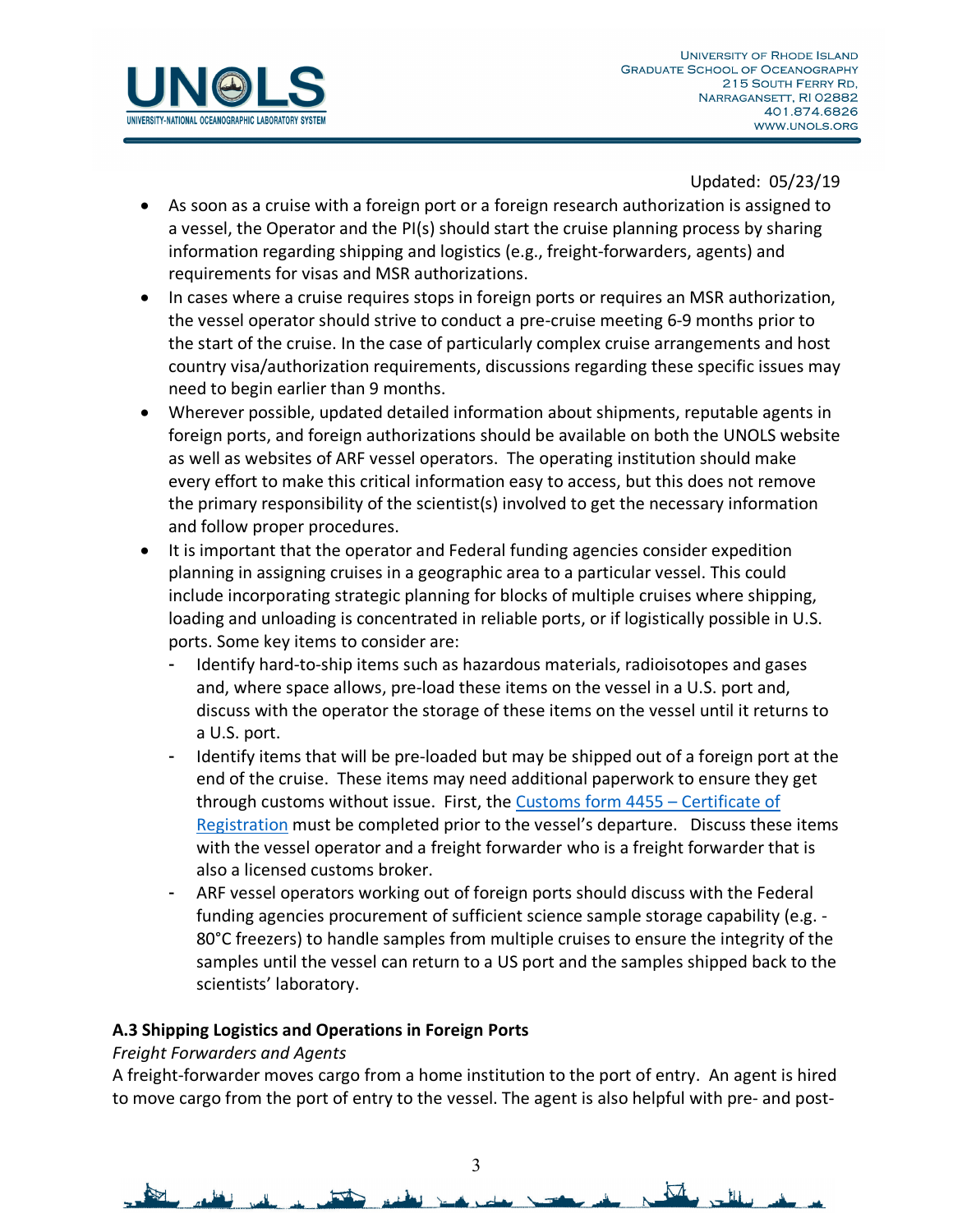

cruise in-port operations. Some key considerations regarding freight forwarders and agents are:

- For science equipment and supplies that are important to achieving the field program goals, it is important to have a solid contingency plan in case equipment is damaged or lost during shipment or delayed.
- It is important to choose a freight-forwarder who has international experience and ideally, is also a licensed customs broker. An experienced freight-forwarder will be able to guide the scientist through the customs processes and all the required paperwork.
- The vessel operator can recommend an agent to the science party but it is the scientist's decision which agent to choose. It may be useful to hire an agent depending on the complexity of science shipments and the capabilities of the vessel's agent. Scientists should engage in detailed communications with potential agents about their shipments, costs, and the logistics involved. Often the science party may not think they need an agent but they can be helpful in foreign port calls for last minute visa issues, purchases or service requests, transporting science members to the ship, or to assist with medical problems. However, it is crucial that the scientist and the agent have a clear understanding of the costs involved for various services and that those costs not be confused with what are vessel operator requirements or charges. Written documentation, quotes and invoicing are key to ensuring that there are no misunderstandings between scientists and vessel operators in regards to agent's fees and who is paying for various costs while in a foreign port.
- UNOLS could consider compiling a webpage or starting a listserv that contains comments and information about experiences of scientists and vessel operators who have worked in foreign ports over the last 5 years. Such a means of providing access to recent and relevant information could help avoid excessive costs or problems during foreign port calls.
- Some foreign embassies, or U.S. embassies in foreign countries keep a list of vetted agents. In U.S. embassies, the commerce liaison (not the science liaison) is usually the best contact for this information.
- The US governments Dep. of Commerce maintains a website: http://trade.gov/ that contains information about international trade. It and other websites such as: http://2016.export.gov/worldwide\_us/index.asp are useful resources for exploring agents and contacts in foreign ports.

## *Packing and Shipping*

Packing and shipping are key elements of foreign port logistics. Cargo must be packaged to IATA standards and documented meticulously to avoid getting held-up in customs. Nothing is too small to document and clerical mistakes can cause the entire shipment to be delayed in customs. Some key items to consider are:

 $\overline{\Delta}$ 

 $\mathbf{H}$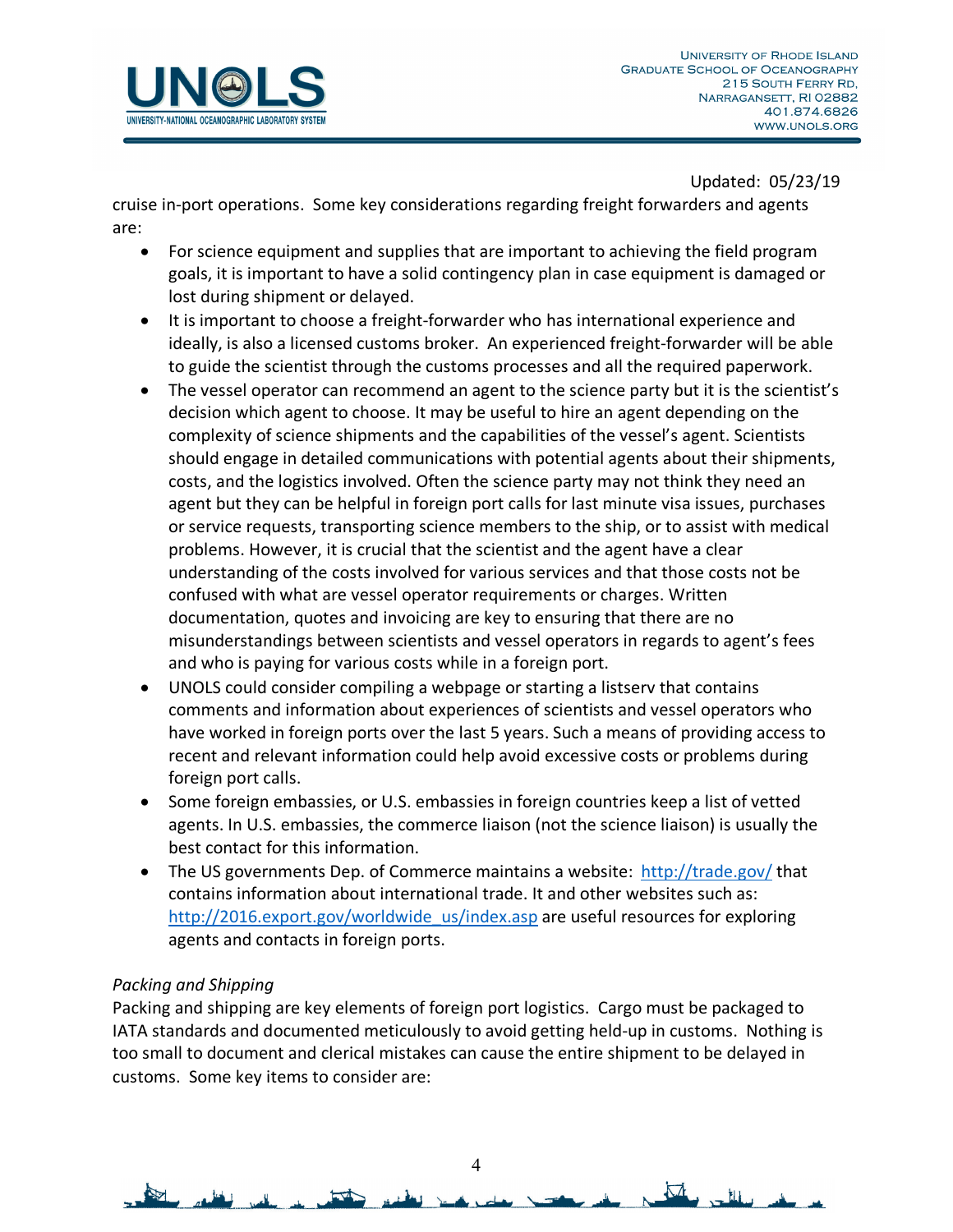

- Identify hard-to-ship items and discuss pre-loading with the operators (see A2. General Pre-cruise Planning, above).
- Ask the freight-forwarder about any nuances of shipping to a particular port. For instance, shipments to Mexico cannot include clothing, lab coats, work boots or shoes, household items, or biomedical equipment such as syringes. Other countries may have similar, stringent requirements.
- The chief scientist may receive information from the vessel operator regarding packing and shipping requirements. That information should be passed along by the chief scientist to other individuals in the research team(s) that may be doing the actual packing, and to any other groups involved in that particular cruise.
- If shipping equipment overseas from the U.S., and that equipment is scheduled to return to the U.S. at some point in the future, it is highly recommended that all exported items be registered with U.S. Customs via Customs Form 4455. This form is needed for re-importing the items back to the U.S. Copies of these forms should be provided to vessel operators and the Captain of the research vessel.
- Cargo should arrive in port approximately two weeks prior to the vessel's arrival and the start of the cruise. If a cruise is departing near a holiday, it is important to enquire with the local agent whether even more time is necessary. Enquire with agent about foreign holidays. This may result in storage charges but these incurred costs are far less than delaying a cruise in order to wait for a shipment to be released from customs.
- Cargo that is moving directly onto the ship should be marked "in-transit" to the vessel to make sure the customs agents understand that it is not for import.
- Shipping of International Trade in Arms Regulations (ITAR) and Export Administration Regulations (EAR) restricted items is complex and the approval process is lengthy. It is important to contact your institution's Export Control officer early in the cruise planning process to understand what instrumentation falls under these regulations and for guidance on shipping. Additional information can be found on line: https://www.bis.doc.gov/index.php/forms-documents/technology-evaluation/781 export-licensing/file. Failure to comply with ITAR/EAR regulations can lead to legal ramifications.
- Cargo that is pre-loaded on the ship but will be shipped from the foreign country should be discussed with the operator to ensure proper paperwork is completed.

## **A.4 Visas**

It is the chief scientist's responsibility to obtain visas, if required, for the science party. The visa process can be complex as the requirements are not always straight-forward. Some things to consider are:

• Due to changing visa-requirements, the PI should keep in regular contact with the embassy or their on-campus visa office regarding visa requirements for their cruise participants, especially if some of the members of the science party are not US citizens.

 $\overline{\mathbf{M}}$ 

 $\sim$   $\mu$